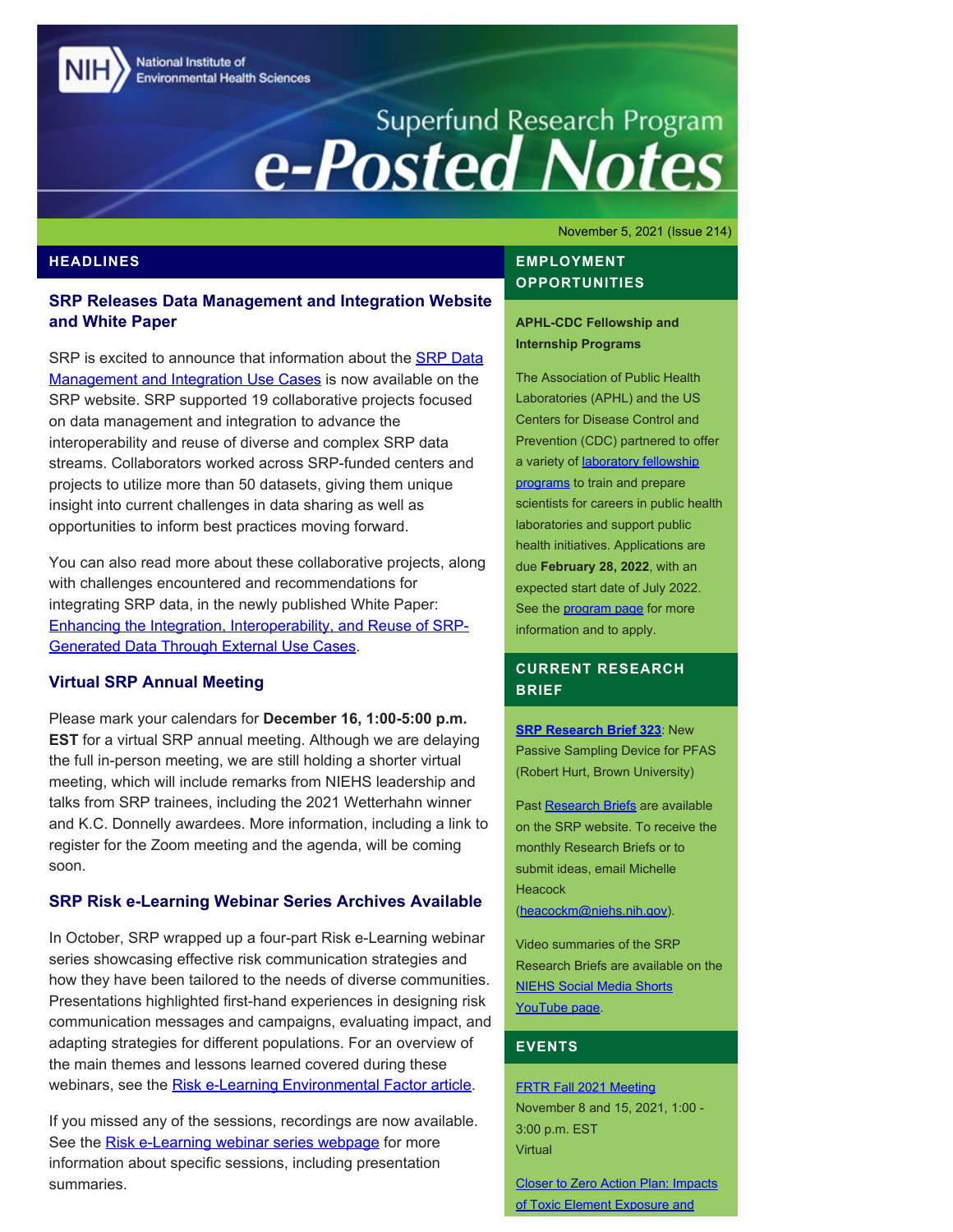- Session I: [Designing and Tailoring Messages](https://clu-in.org/conf/tio/SRPREIH1/)
- Session II: [Combatting Misinformation and Mistrust When](https://clu-in.org/conf/tio/SRPREIH2/) [Communicating Health Risks](https://clu-in.org/conf/tio/SRPREIH2/)
- Session III: [Engaging Communities and Tailoring Messages to](https://clu-in.org/conf/tio/SRPREIH3/) **[Advance Equity and Justice](https://clu-in.org/conf/tio/SRPREIH3/)**
- Session IV: [Communication Toolkits to Communicate](https://clu-in.org/conf/tio/SRPREIH4/) [Environmental Risks](https://clu-in.org/conf/tio/SRPREIH4/)

# **Register Now: FRTR Fall 2021 Meeting**

The **fall 2021 meeting of the Federal Remediation Technologies** Roundtable (FRTR) will be held as a two-part public webinar and will focus on remedy protectiveness and climate resilience in site cleanups. The meetings will include presentation from senior leaders of federal and state agencies who will discuss the steps their facilities and operations are taking to bolster adaptation and increase resilience to the impacts of climate change.

The first session will be held **November 8, 1:00-3:00 p.m. EST**  and will feature a presentation from SRP Health Scientist Administrator Heather Henry. The second session will be **November 15, 1:00-3:00 p.m. EST**.

# **IN THE NEWS**

# **NIEHS SRP News Stories**

Take a moment to read about some of our colleagues' latest activities in this month's **Environmental Factor**, the NIEHS newsletter:

- [Artist Uses Tribal Symbolism, Traditions to Communicate](https://factor.niehs.nih.gov/2021/11/beyond-the-bench/scientific-art/index.htm) [Science:](https://factor.niehs.nih.gov/2021/11/beyond-the-bench/scientific-art/index.htm) Artist Mallery Quetawki and University of New Mexico SRP Center scientists are turning complex environmental health concepts into meaningful images for Native American communities.
- [Health Policy Changes in Germany Informed by Trainee](https://factor.niehs.nih.gov/2021/11/community-impact/pcb-research/index.htm)  [Research](https://factor.niehs.nih.gov/2021/11/community-impact/pcb-research/index.htm): Research by the University of Iowa SRP Center informed the amendment of a policy in Germany to require stricter controls for facilities using 2,4 -DCBP, a chemical found to emit polychlorinated biphenyls during rubber production.
- [Scientists Design Risk Communication Strategies to Improve](https://factor.niehs.nih.gov/2021/11/community-impact/science-communication/index.htm) [Health:](https://factor.niehs.nih.gov/2021/11/community-impact/science-communication/index.htm) An SRP-sponsored event, drew hundreds to learn about tailoring messages for target audiences in the pursuit of healthier communities.
- [Arsenic, Uranium Mix May Increase Diabetes Risk in](https://factor.niehs.nih.gov/2021/11/papers/toxic-metals/index.htm) [American Indians](https://factor.niehs.nih.gov/2021/11/papers/toxic-metals/index.htm): The toxic metals arsenic and uranium may interact to contribute to the development of diabetes in American Indians, according to NIEHS-funded research.
- [Karletta Chief Named Director of New Indigenous Resilience](https://factor.niehs.nih.gov/2021/11/community-impact/karletta-chief/index.htm) [Center](https://factor.niehs.nih.gov/2021/11/community-impact/karletta-chief/index.htm): SRP grantee Karletta Chief, Ph.D., from the University of Arizona, has been named director of the school's new Indigenous Resilience Center.
- [Extramural Paper of the Month: Tool Quantifies Differences in](https://factor.niehs.nih.gov/2021/11/papers/dert/index.htm#a2) [DNA Repair Among Individuals](https://factor.niehs.nih.gov/2021/11/papers/dert/index.htm#a2): The CometChip, a tool developed with NIEHS funding, can be used to quantify differences in the human body's capacity to repair DNA

**Nutrition at Different Crucial** [Developmental Stages](https://www.fda.gov/food/workshops-meetings-webinars-food-and-dietary-supplements/closer-zero-action-plan-impacts-toxic-element-exposure-and-nutrition-different-crucial-developmental)  November 18, 2021

Virtual

**Big Data in Environmental Science** [and Toxicology: Session 6](https://superfund.tamu.edu/big-data-session-6-dec-1-2021/) 

Sponsored by the Texas A&M SRP **Center** December 1, 2021, 2:00 PM-4:00 PM EST **Virtual** 

[The Role of Companion Animals as](https://www.nationalacademies.org/our-work/the-role-of-companion-animals-as-sentinels-for-predicting-environmental-exposure-effects-on-aging-and-cancer-susceptibility-in-humans-a-workshop)  **Sentinels for Predicting** [Environmental Exposure Effects on](https://www.nationalacademies.org/our-work/the-role-of-companion-animals-as-sentinels-for-predicting-environmental-exposure-effects-on-aging-and-cancer-susceptibility-in-humans-a-workshop) [Aging and Cancer Susceptibility in](https://www.nationalacademies.org/our-work/the-role-of-companion-animals-as-sentinels-for-predicting-environmental-exposure-effects-on-aging-and-cancer-susceptibility-in-humans-a-workshop)  **[Humans](https://www.nationalacademies.org/our-work/the-role-of-companion-animals-as-sentinels-for-predicting-environmental-exposure-effects-on-aging-and-cancer-susceptibility-in-humans-a-workshop)** December 1-3, 2021 **Virtual** 

[Telomeres & Telomerase](https://meetings.cshl.edu/meetings.aspx?meet=telo&year=21) December 14-17, 2021 Virtual

[Virtual SRP Annual Meeting](https://www.niehs.nih.gov/research/supported/centers/srp/events/srp_annual_mtgs/)  December 16, 2021, 1:00-5:00 p.m. **EST Virtual** 

**International Data Week** June 20-23, 2022 Seoul, South Korea and Virtual

**[SETAC 8th World Congress](https://singapore.setac.org/)** September 4-8, 2022 Singapore

11th Conference on Metal Toxicity [and Carcinogenesis](https://www.fourwav.es/view/1725/info/)  October 16-19, 2022 Montreal, Canada

# **GET UPDATES FROM OTHER SRP GRANTEES**

To see the latest SRP grantee publications, visit the **SRP Grantee** [Publications page.](https://tools.niehs.nih.gov/srp/publications/granteepublications.cfm)

Visit the [SRP Materials for Grantees](https://www.niehs.nih.gov/research/supported/centers/srp/resources/index.cfm) [page](https://www.niehs.nih.gov/research/supported/centers/srp/resources/index.cfm) for helpful information, such as SRP administrative supplements information, SRP best practices, guidelines for NIEHS logo use, and the Data Collection Form.

See the **SRP Science Digest** to read more about recent SRP research highlights and activities.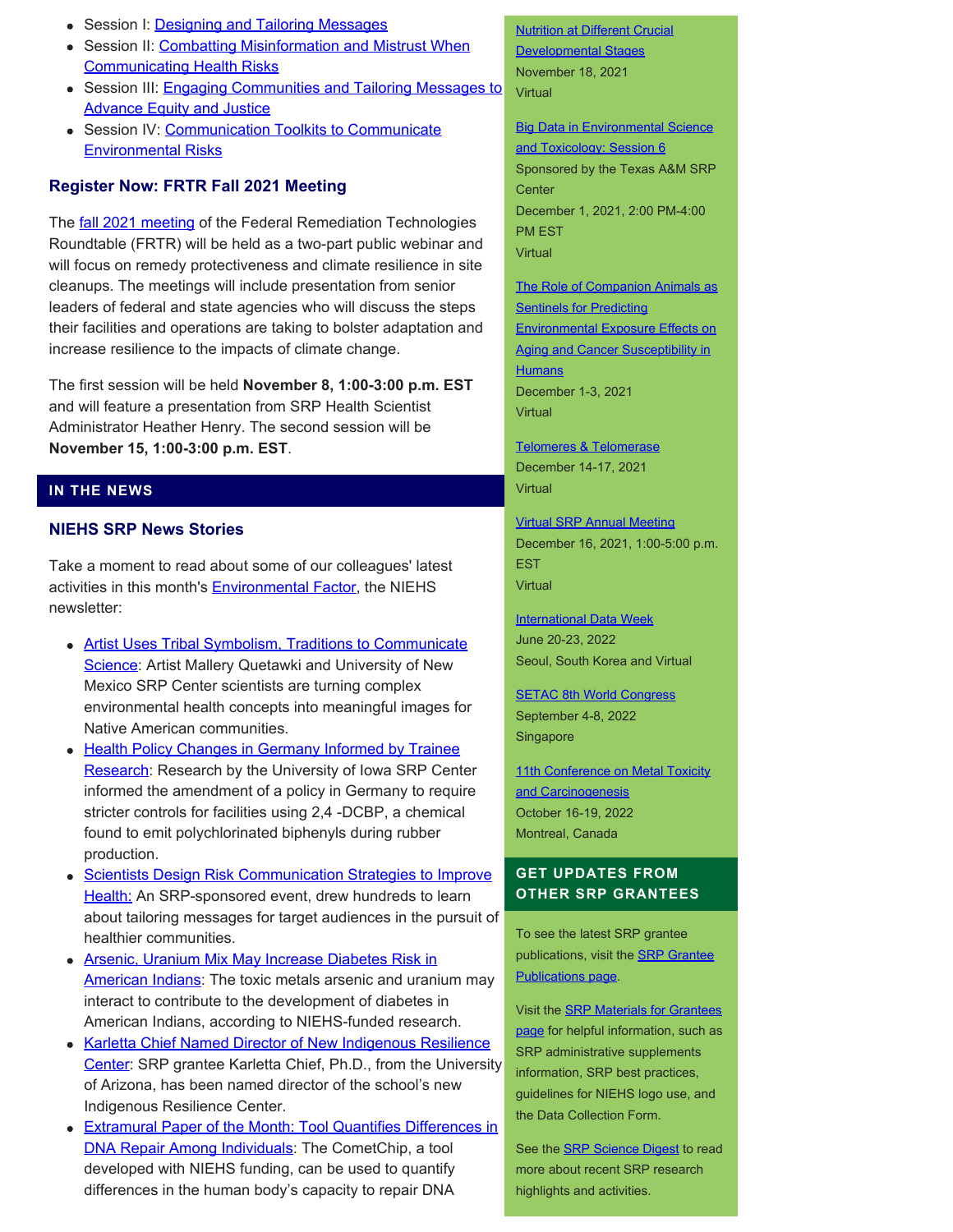damage among individuals, according to a recent study.

Visit the SRP page for more stories about the program:

- [Community-Engaged Research Addresses Health Concerns](https://www.niehs.nih.gov/research/supported/centers/srp/news/2021news/tribal_work/index.cfm) [on Tribal Lands](https://www.niehs.nih.gov/research/supported/centers/srp/news/2021news/tribal_work/index.cfm): To celebrate Native American Heritage Month, this article recognizes how some SRP researchers address community concerns in Tribal lands.
- [Dartmouth SRP Center Helps Young Citizen Scientists](https://www.niehs.nih.gov/research/supported/centers/srp/news/2021news/dartmouth_arsenic/index.cfm)  [Continue Work](https://www.niehs.nih.gov/research/supported/centers/srp/news/2021news/dartmouth_arsenic/index.cfm): Researchers at the Dartmouth College SRP Center and collaborators quickly identified challenges and realistic solutions for their citizen science project, All About Arsenic, during the COVID-19 pandemic.

#### **NCSU Interviewed by PBS**

North Carolina State University (NCSU) SRP Center researchers Erin Baker and Scott Belcher and SRP-funded trainee MaKayla Foster were *[interviewed by PBS](https://www.youtube.com/watch?v=nei-dQ9S98s)* about their research to analyze alligators' exposure to per- and polyfluoroalkyl substances (PFAS). According to the researchers, alligators downriver from a PFAS point source are experiencing adverse health effects, such as wounds not healing properly.

#### **Lohman Quoted About PFAS**

University of Rhode Island SRP Center Director Rainer Lohman was quoted in an **Environmental Health News** article about PFAS concentrations in food packaging. According to Lohman, food packaging could be a direct pathway of exposure to harmful contaminants, such as PFAS, and novel PFAS-free food packaging could help protect human health.

#### **Cardona Appears on Radio Show**

Northeastern University SRP Center trainee Nancy Cardona [made weekly appearances](https://web.northeastern.edu/protect/protect-researcher-dr-nancy-cardona-to-appear-on-weekly-radio-show/) on the Puerto Rican radio show Radar Noticioso as part of a Community Engagement Core (CEC) social media campaign, **#PROTECTResponde**. Cardona discussed environmental contamination in Puerto Rico and strategies for reducing exposure.

#### **TAMU Trainees Narrate Videos About Research**

Several Texas A&M University (TAMU) SRP Center trainees created [short videos](https://superfund.tamu.edu/about-us/meet-our-trainees/) to explain their research and its significance. Trainees Meichen Wang, Noor Aly, Lucie Ford, Alan Valdiviezo, Burcu Beykal, and Leanne Fawkes narrated videos on analytical chemistry, studies in human cells, methods for remediating chemical contamination, data analysis, and community engagement.

#### **Coronell Interviewed by UNC Media Hub**

University of North Carolina at Chapel Hill (UNC) SRP Center project leader Orlando Coronell was recently interviewed for a story by **UNC Media Hub** about using various technologies to remove organic contaminants from water. The story focused on PFAS contamination of drinking water in Wilmington, North Carolina, and included a short video, **PFAS in the Waters of North** 

The **SRP Events page** contains information about upcoming meetings, seminars, and webinars.

The SRP website also has [Search](http://tools.niehs.nih.gov/srp/search/index.cfm)  [Tools](http://tools.niehs.nih.gov/srp/search/index.cfm) to help you learn more about projects funded by the program.

## **JOIN THE @SRP\_NIEHS KNOWLEDGE NETWORK ON TWITTER!**

NIEHS uses Twitter, a popular social media tool, for information sharing through tweets. Many SRP Centers also have accounts, and it would be great if all participated! Follow us [@SRP\\_NIEHS](https://twitter.com/SRP_NIEHS) to instantly hear news about the program, noteworthy publications, events, and job opportunities for trainees.

#### **CONTACT INFORMATION**

Need to get in touch with an NIEHS SRP staff member? Check out our [Contact Staff](https://www.niehs.nih.gov/research/supported/centers/srp/about/contact_us/index.cfm) page.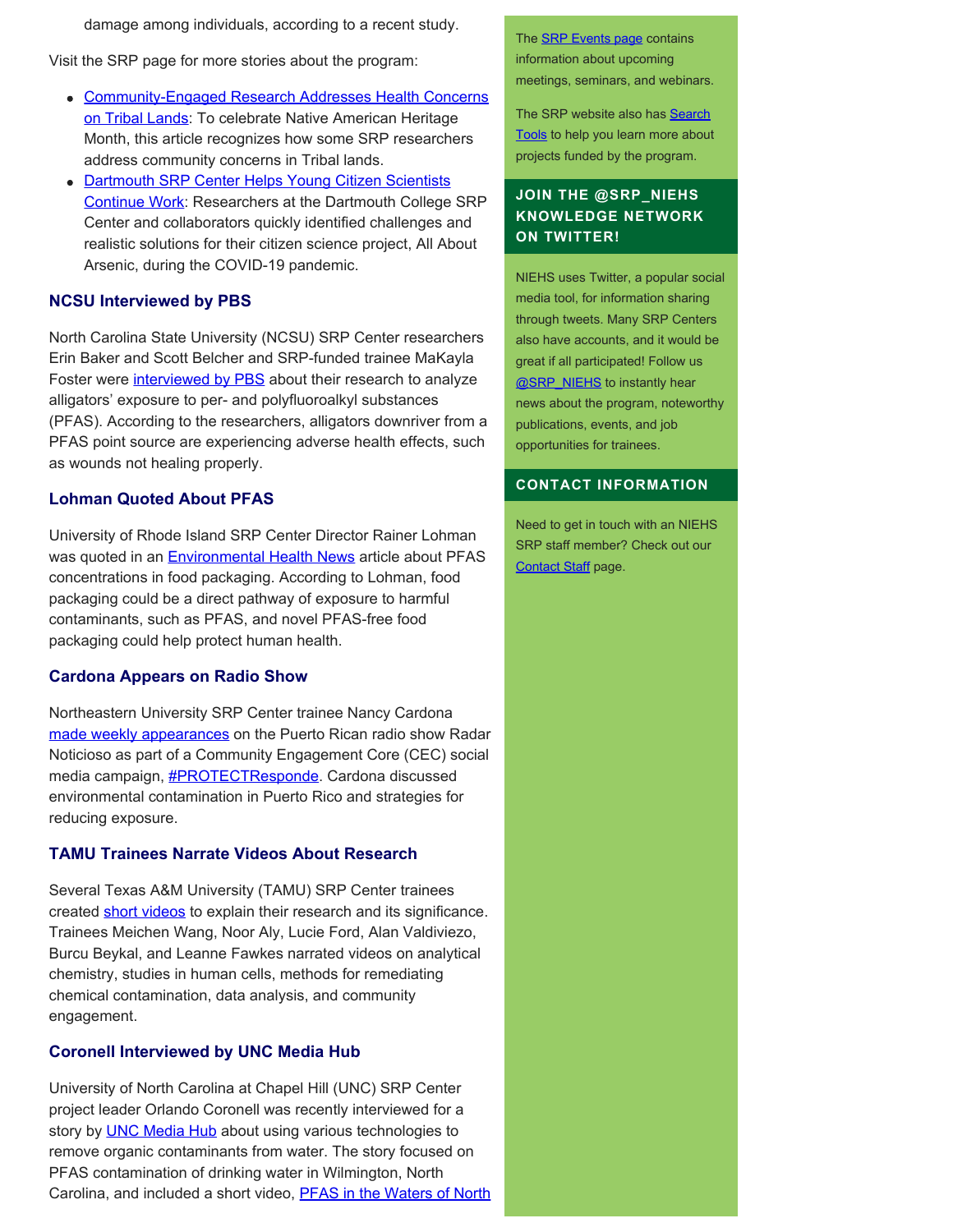## **Quetawki Featured in Podcasts**

University of New Mexico (UNM) SRP Center Artist in Residence Mallery Quetawki was featured on the [COVIDCalls Podcast](https://covidcalls.podbean.com/e/ep-275-05122021-covid-19-in-zuni-pubelo/). She discussed how the pandemic has affected the Zuni Pueblo community and how her art played a role in spreading awareness of COVID-19. She also spoke on the [Native America Calling](https://nativeamericacalling.com/friday-september-10-2021-exposure-art-exhibit-voices-nuclear-frustrations/) podcast about her artwork on display in the Institute of American Indian Arts Museum of Contemporary Native Arts traveling exhibition, **Exposure: Native Art and Political Ecology**. This exhibition documents international Indigenous artists' responses to the impacts of nuclear testing and uranium contamination on their homelands and communities.

## **Sedlak Speaks on Strategies to Address Water Needs During Drought**

University of California (UC), Berkeley SRP Center researcher David Sedlak was a *quest speaker* on a forum discussing the environmental and economic costs of treating saltwater to address water shortages during droughts for the San Francisco Bay Area. Sedlak leads an SRP-funded project to develop processes for removing pollutants from water supplies.

## **TRAINEE SPOTLIGHT**

## **Exploring the Interplay Between the Mother's Diet and Arsenic Exposure**

Jeliyah Clark, a doctoral student at the UNC SRP Center, studies the relationship between exposure to environmental contaminants, such as arsenic, and harm to fetal development. Under the mentorship of UNC SRP Center Director Rebecca Fry, she examines how altering prenatal factors, such as maternal diet, may protect



developing babies from harmful exposures.

Clark became interested in public health at a young age hearing about her mother's experiences, who worked in an agricultural region and lost her firstborn to childhood cancer. Her mother experiences made Clark determined to study prenatal exposure to chemicals to prevent other families, especially mothers, from experiencing similar tragedies.

In a **UNC SRP Center video**, Clark described her research using data collected from pregnant women exposed to arseniccontaminated drinking water to evaluate whether folate protects the developing fetus. B vitamins, like folate, are known to protect against arsenic toxicity in adults, but their effect during pregnancy is less understood. According to Clark, this research could provide evidence that consuming folate during pregnancy protects developing babies from toxic chemicals.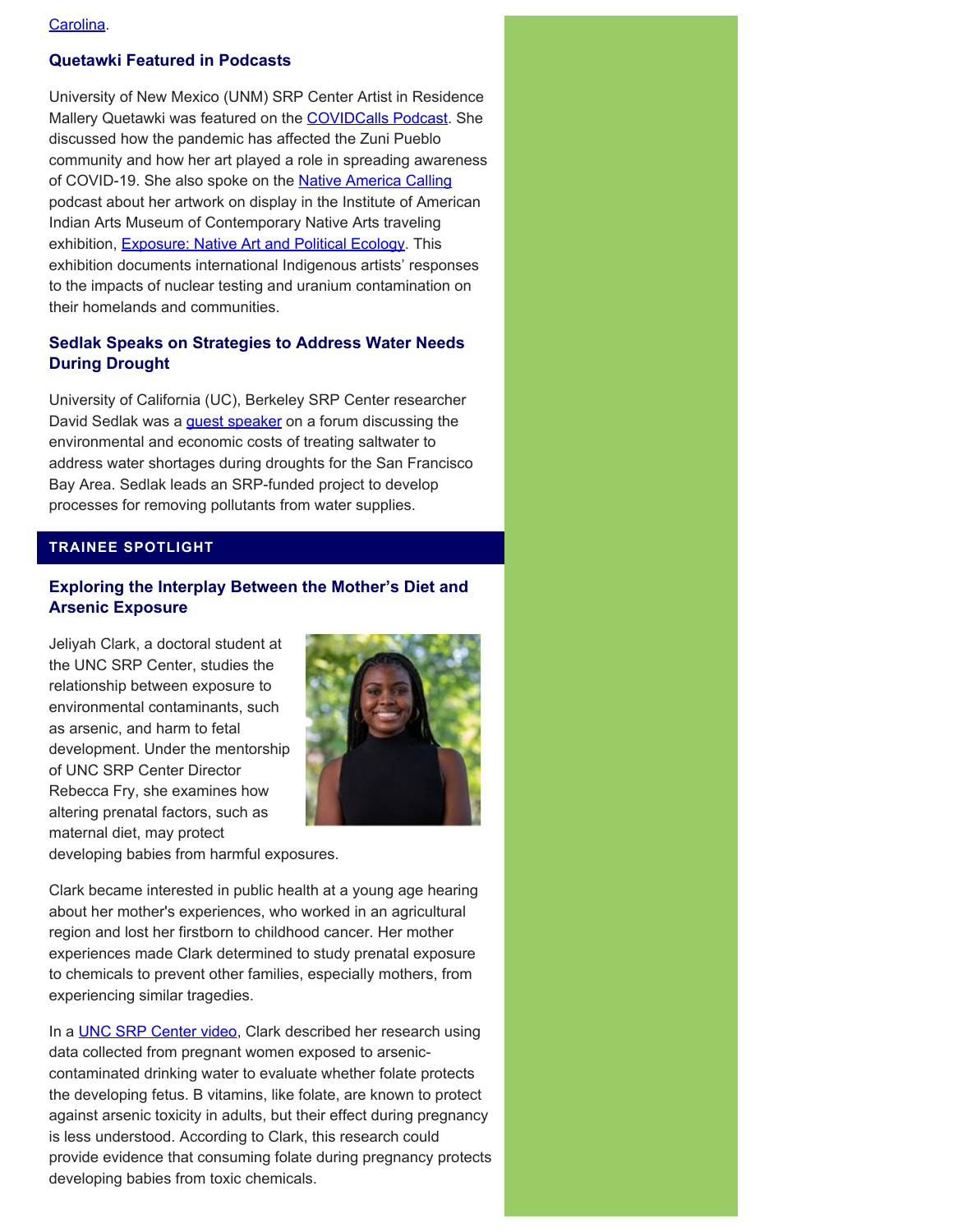In a recent publication, Clark and the UNC SRP team examined whether a mother's pre-pregnancy weight was associated with the [expression of certain genes in the placenta](https://pubmed.ncbi.nlm.nih.gov/34344912/). They found the expression of placenta genes related to growth and nutrient metabolism was altered in male babies whose mothers were underweight pre-pregnancy. Clark explained that these altered genes have previously been associated to low birth weight.

Clark was recently awarded a grant from the **Burroughs Wellcome [Fund,](https://www.bwfund.org/news/bwf-recognizes-outstanding-north-carolina-stem-scholars/) which recognizes underrepresented minority graduate** students doing biomedical research in North Carolina.

Outside of the lab, Clark finds peace spending time with her loved ones, listening to music, exercising, traveling, reading, cooking, and resting outdoors – especially at the beach.

#### **Call for Trainee Video Submissions!**

If you are a trainee who has developed a video describing your research, please submit it via the **Data Collection Tool** so you can be featured in an upcoming e-Posted newsletter!

## **HOT PUBLICATION**

#### **Airborne PM May Increase Risk for Heart Disease**

Researchers at the Louisiana State University (LSU) SRP Center [revealed new information](https://pubmed.ncbi.nlm.nih.gov/34415187/) about how exposure to particulate matter (PM)-containing environmentally persistent free radicals (EPFRs) can damage the heart and lungs in mice.

EPFRs, a relatively recently recognized class of contaminants that are generated when hazardous wastes are combusted or thermally treated, exist in significant concentrations in atmospheric PM. While exposure to PM is known to contribute to heart and lung disease, the specific health effects of EPFRs have not been thoroughly evaluated. Previous studies in animals and cells suggested that EPFRs may trigger changes that increase oxidative stress and inflammation first in the lungs, and then throughout the body, leading to strain on the circulatory system and ultimately the heart.

To better understand the mechanism by which EPFR exposure may cause this type of damage, the team exposed mice to PM containing EPFR and measured inflammation and oxidative stress in the lungs and cardiovascular system. They also analyzed gene expression and assessed lung and circulatory function.

Contrary to previous studies, the team did not find evidence of increased inflammation in the lungs or blood. Instead, they observed oxidative stress and other indicators of vascular dysfunction, as well as reduced circulatory and lung function, occurring simultaneously.

According to the authors, these findings demonstrate for the first time that cardiovascular dysfunction precedes lung inflammation following exposure to PM containing EPFRs, and that the circulatory system may be affected by EPFRs.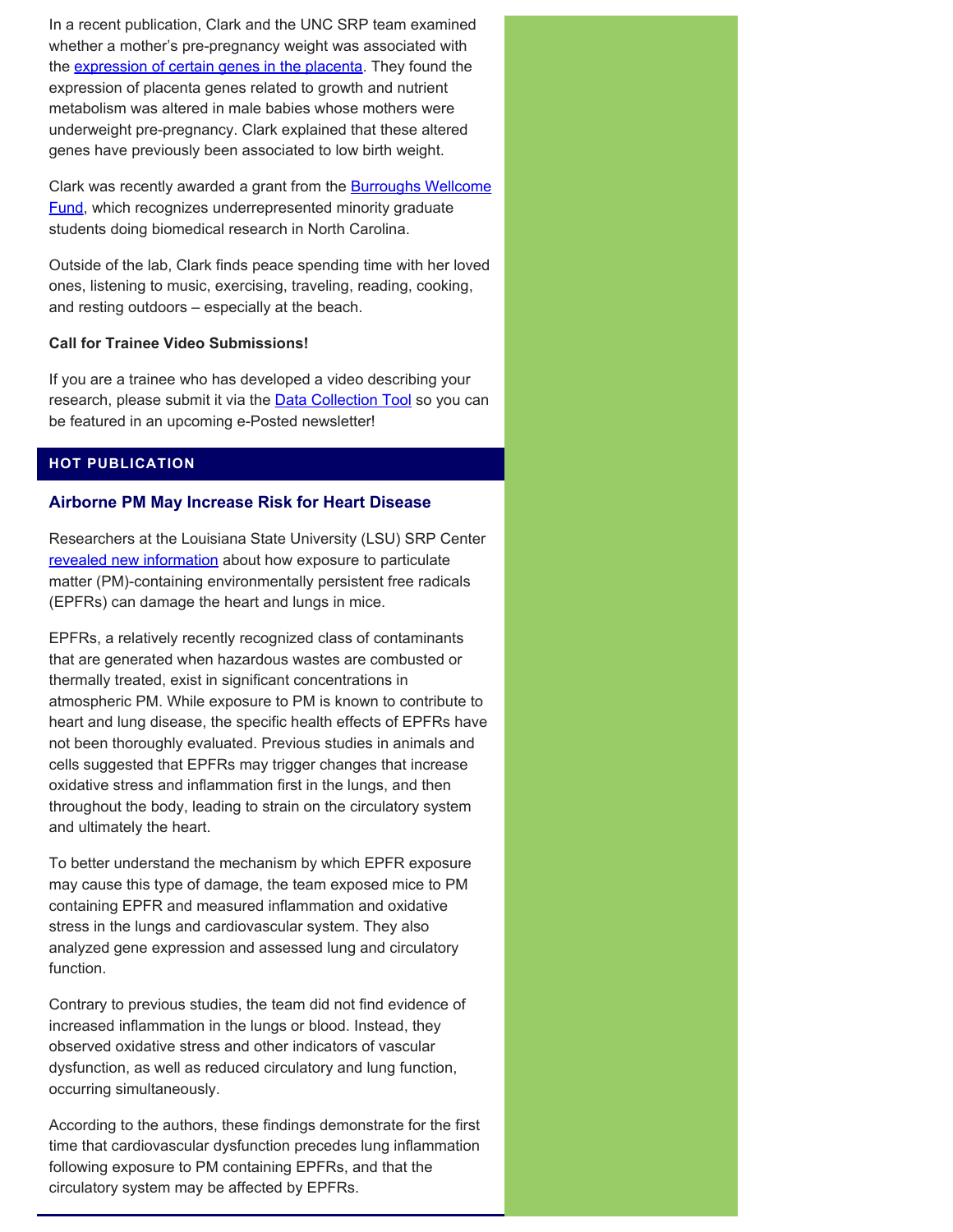#### **UC Berkeley CEC Team Receives Recognition**

The Community Water Center's **Drinking Water Vulnerability Tool** was recognized with awards in California's [2020 Water Data](https://waterchallenge.data.ca.gov/)  [Challenge.](https://waterchallenge.data.ca.gov/) Developed in collaboration with the UC Berkeley SRP CEC team, the tool won the "Most Engaging by Design" category and received special recognition in the "Excellence in Stakeholder Collaboration" category. UC Berkeley SRP CEC researchers Morello-Frosch, Lara Cushing, Carolina Balazs, Clare Pace, Jenny Rempel, and Jessica Goddard, played a key role in data development and stakeholder engagement for this project.

## **Northeastern SRP Trainees Receive NIH Funding to Study Children's Health**

Northeastern University SRP Center trainee Chieh Wu and former trainee Max Aung received [Opportunities and Infrastructure Fund](https://web.northeastern.edu/protect/current-and-former-protect-postdocs-receive-echo-oif-awards/) grants from the NIH **Environmental influences on Child Health** [Outcomes](https://www.nih.gov/research-training/environmental-influences-child-health-outcomes-echo-program) program. Aung will investigate how endocrine disrupting chemicals affect infant neurodevelopment, while Wu will focus on developing an algorithm that can predict gestational age during pregnancy.

#### **LSU SRP Team Receives NSF Grant**

LSU SRP Center members Slawomir Lomnicki, Phillip Sprunger, and Lavrent Khachatryan received a grant through the National Science Foundation (NSF) [Major Research Instrumentation](https://beta.nsf.gov/funding/opportunities/major-research-instrumentation-program-mri) **[Program.](https://beta.nsf.gov/funding/opportunities/major-research-instrumentation-program-mri)** The team will use these funds to acquire a highfrequency electron paramagnetic spectrometer, which will allow the researchers to gain more detailed information about the structure of chemical compounds that play important roles in biological and environmental processes.

## **Shapiro-Garza Named Director for Community-Engaged Scholarship**

Duke University SRP Center CEC leader Elizabeth Shapiro-Garza was named director of the University's [Community-](https://community.duke.edu/learning/engaged-scholarship-collaborative/)[Engaged Scholarship Collaborative](https://community.duke.edu/learning/engaged-scholarship-collaborative/). In this role, she will be responsible for developing and administering programs to support faculty, staff, and students in collaborating with community partners in ways that are ethically responsible, mutually productive, and sustainable.

#### **WEBINARS AND TRAININGS**

#### **CareerCon 2022**

The Society for Advancement of Chicanos/Hispanics and Native Americans in Science is launching [CareerCon](https://www.sacnas.org/careercon2022/), an immersive, cohort-based event for those interested in STEM careers, **February 22-24, 2022**. The event will provide students, job seekers, and professionals with innovative tools, practical professional skills, and highly tailored career matching centered in a culture of inclusion and intersectionality. Applications for this free training event are due **November 19**.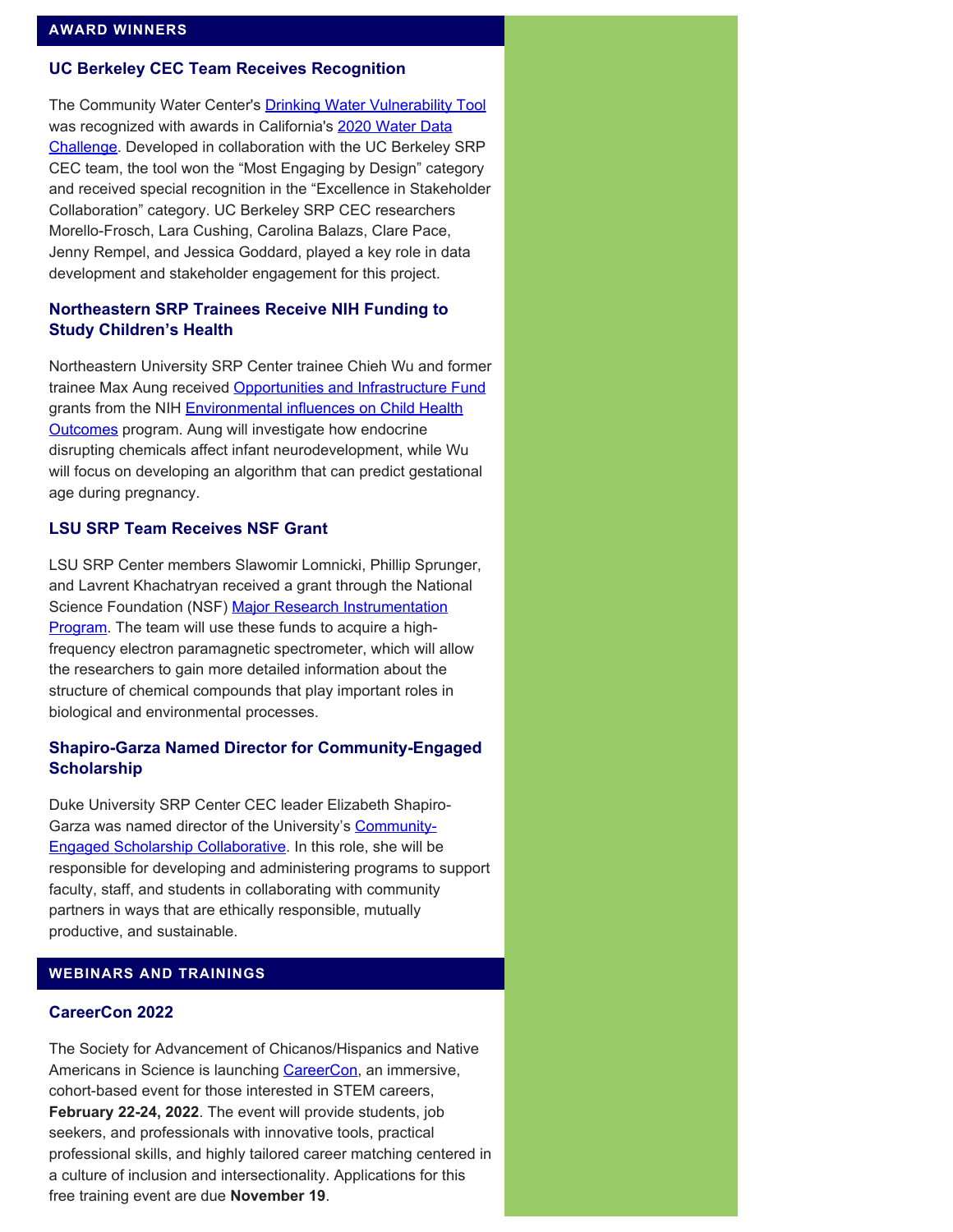## **Innovative Approaches for Improving Environmental Health Literacy**

NIEHS released two funding opportunities for small businesses to work with environmental health researchers to develop novel tools, activities, or materials to build environmental health literacy and support citizen science. Applicants are encouraged to propose improved approaches for communicating environmental health science concepts for diverse audiences, including K-12 education, undergraduate and graduate education, and health care professionals. Applications are due **November 10.** 

- [RFA-ES-21-008](https://grants.nih.gov/grants/guide/rfa-files/RFA-ES-21-008.html): Innovative Approaches for Improving Environmental Health Literacy (R43/R44 Clinical Trial Not Allowed)
- [RFA-ES-21-009](https://grants.nih.gov/grants/guide/rfa-files/rfa-es-21-009.html): Innovative Approaches for Improving Environmental Health Literacy (R41/R42 Clinical Trial Not Allowed)

## **Artisanal Mining Grand Challenge: The Amazon**

The [Artisanal Mining Grand Challenge](https://www.artisanalminingchallenge.com/) seeks innovations that improve the environmental and social outcomes of artisanal and small-scale gold mining in the Amazon region. All proposed innovations should demonstrate a measurable, attributable impact on reducing, mitigating, or eliminating harm to water resources, soil, biodiversity, or human health and well-being. Winners from previous years include SRP-funded small business, [Picoyune](https://www.niehs.nih.gov/research/supported/centers/srp/science_digest/2020/12/technology/index.cfm). Applications are due **November 10**.

## **Smart Health and Biomedical Research in the Era of Artificial Intelligence and Advanced Data Science**

NIH announced a collaboration with the NSF on an interagency funding opportunity, **Smart Health and Biomedical Research in** [the Era of Artificial Intelligence and Advanced Data Science.](https://grants.nih.gov/grants/guide/notice-files/NOT-OD-21-011.html) The solicitation aims to address technological and data science challenges that require fundamental research and development of new tools to address pressing questions in the biomedical and public health communities. Traditional disease-centric medical, clinical, pharmacological, biological, or physiological studies and evaluations are outside the scope of this solicitation. For more information, refer to the **NSF Smart Health website**. Applications are due **November 10**.

## **Human Health Exposure Analysis Resource (HHEAR) Program**

Applications are being accepted for the HHEAR program, which provides health researchers access to laboratory and data analysis services to expand the assessment of environmental exposures in their existing NIH-funded studies. Past and present SRP grantees with ongoing studies can apply for no-cost targeted and untargeted analysis of environmental and biological samples. The next submission deadline is **November 12**.

For more information and to check your eligibility, visit the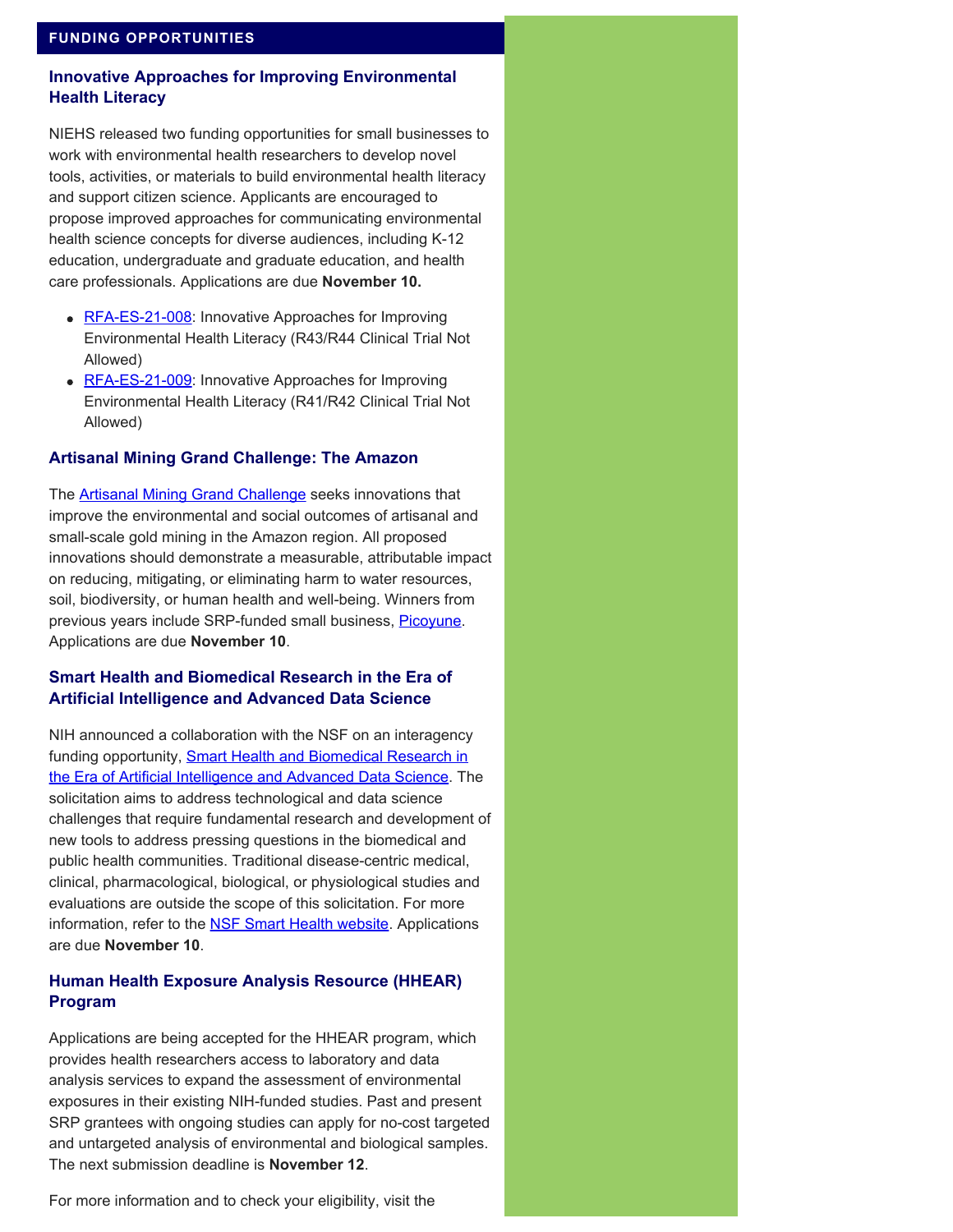[program website](https://hhearprogram.org/) or see this **[SRP news story](https://www.niehs.nih.gov/research/supported/centers/srp/news/2021news/HHEAR/index.cfm)**. To apply, visit the [How to Apply](https://hhearprogram.org/index.php/how-apply) page. For questions related to the application process, contact **HHEARHelp@Westat.com**. If you have any questions about the HHEAR program, please contact Michelle Heacock [\(heacockm@niehs.nih.gov](mailto:heacockm@niehs.nih.gov)).

# **Virtual Consortium for Translational/Transdisciplinary Environmental Research**

NIEHS reissued a **Funding Opportunity Announcement** for the Virtual Consortium for Translational/Transdisciplinary Environmental Research (ViCTER). The ViCTER program fosters and promotes early-stage transdisciplinary collaborations and translational research among fundamental, clinical, and population-based researchers in the environmental health field. Applications are due **February 1, 2022**. For more information about the program, please see the **VICTER webpage** or contact Heather Henry ([henryh@niehs.nih.gov](mailto:henryh@niehs.nih.gov)).

## **INTERAGENCY NEWS**

# **EPA Seeks Nominations for Board of Scientific Counselors**

The U.S. Environmental Protection Agency (EPA) is seeking nominations for experts to serve on the Board of Scientific Counselors (BOSC) for their Executive Committee, Climate Change Subcommittee, and Community Science Subcommittee. BOSC is a federal advisory committee that provides advice and recommendations to EPA's Office of Research and Development on technical and management issues of its research programs. Individuals and organizations can nominate themselves or others via the [BOSC website](https://www.epa.gov/bosc). Nominations will be accepted until **November 12**.

## **FDA Closer to Zero Action Plan**

The U.S. Food and Drug Administration (FDA) is hosting a virtual public meeting, [Closer to Zero Action Plan: Impacts of Toxic](https://www.fda.gov/food/workshops-meetings-webinars-food-and-dietary-supplements/closer-zero-action-plan-impacts-toxic-element-exposure-and-nutrition-different-crucial-developmental)  [Element Exposure and Nutrition at Different Crucial](https://www.fda.gov/food/workshops-meetings-webinars-food-and-dietary-supplements/closer-zero-action-plan-impacts-toxic-element-exposure-and-nutrition-different-crucial-developmental)  [Developmental Stages,](https://www.fda.gov/food/workshops-meetings-webinars-food-and-dietary-supplements/closer-zero-action-plan-impacts-toxic-element-exposure-and-nutrition-different-crucial-developmental) on **November 18**. The purpose of the meeting is to discuss the scope of the **Closer to Zero** action plan for reducing exposure to toxic elements from foods for babies and young children. Topics discussed will include the key nutrients in food for growth and development, foods commonly consumed by babies and young children, and exposure risks of toxic elements. After the meeting, the FDA invites the public [to submit comments](https://www.federalregister.gov/documents/2021/10/12/2021-22109/closer-to-zero-action-plan-impacts-of-toxic-element-exposure-and-nutrition-at-different-crucial) regarding the scope of the action plan by **December 20**.

## **DATA SCIENCE AND DATA SHARING**

## **TAMU SRP Publishes Data Science Papers**

In a [recent publication](https://pubmed.ncbi.nlm.nih.gov/34366560/), TAMU SRP Center Director Ivan Rusyn and colleagues proposed a data processing workflow to allow researchers to confidently assign molecular formulas to the chemical features identified by mass spectrometry in petroleum samples. This process can help with hazard classification and product registration of petroleum substances.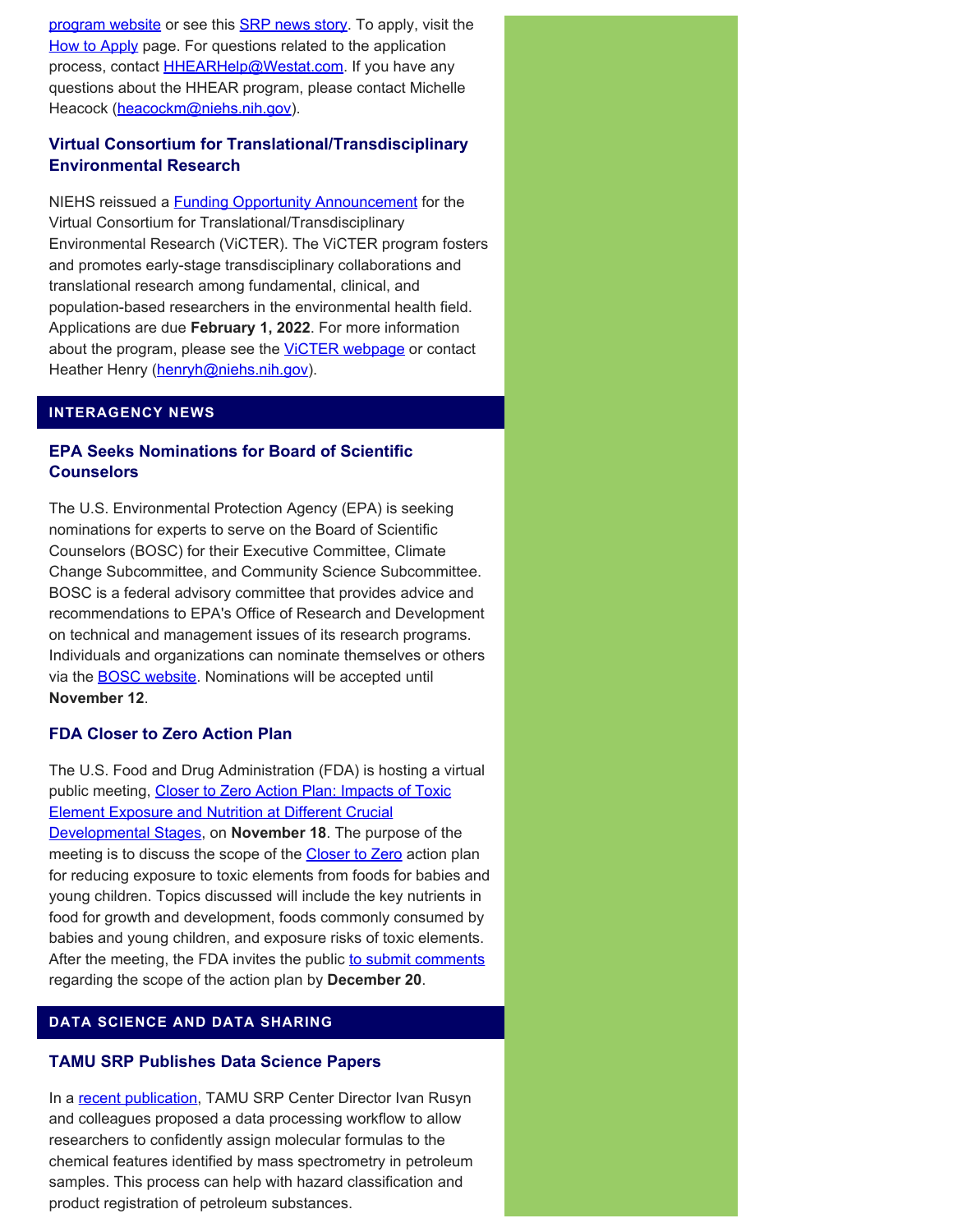Led by project leader Michael Mansini and Data Science Core leader Stratos Pistikopoulos, a team of TAMU SRP scientists combined high-content analysis, big-data analytics, and machine learning algorithms to [predict the estrogenic potential](https://pubmed.ncbi.nlm.nih.gov/34355221/) of chemicals.

# **Metrics for Data Repositories and Knowledgebases Working Group Report**

The NIH Lifecycle and Metrics Working Group and Metrics for Repositories Working Group released a report, [Metrics for Data](https://datascience.nih.gov/sites/default/files/Metrics-Report-2021-Sep15-508.pdf) [Repositories and Knowledgebases: A Working Group Report.](https://datascience.nih.gov/sites/default/files/Metrics-Report-2021-Sep15-508.pdf) This report provides insights into the current state of data and the metrics used in the biomedical research community, which can inform future NIH efforts to improve biomedical repositories. For more information, see the **[NIH Biomedical Data Repositories and](https://datascience.nih.gov/data-ecosystem/biomedical-data-repositories-and-knowledgebases)** [Knowledgebases](https://datascience.nih.gov/data-ecosystem/biomedical-data-repositories-and-knowledgebases) webpage.

# **NIH Requests Information on Search Capabilities Across the Biomedical Landscape**

NIH is soliciting input on use cases, expectations, and capabilities for enabling data and information discovery to enhance NIH-wide data discovery and its reuse. NIH would like to better understand researchers' experiences in finding data and information that would greatly enable their research capabilities. Responses are due **December 3**. For more information, see the [request for](https://grants.nih.gov/grants/guide/notice-files/NOT-OD-21-187.html)  [information.](https://grants.nih.gov/grants/guide/notice-files/NOT-OD-21-187.html)

# **Reproducible Research Techniques for Synthesis Workshop**

On **November 12-13** and **17-18**, the National Center for Ecological Analysis and Synthesis and DataOne will hold an [immersion workshop](https://www.dataone.org/training/#upcoming-training) onto widely adopted R-based tools for open science. The workshop will focus on improving researchers' skills to share data with the scientific community effectively and efficiently.

# **Computational Approaches for Cancer Workshop**

The [Computational Approaches for Cancer Workshop](https://ncihub.org/groups/cafcw/cafcw21) on **November 14** will bring together professionals with an interest in advancing the use of computational approaches to better diagnose, treat, and prevent cancer. The workshop will focus on sharing insights and challenges to foster collaborations and future innovations to accelerate progress in computationally and datadriven cancer research and clinical applications.

# **Supercomputing Conference**

The [International Conference for High Performance Computing,](https://sc21.supercomputing.org/) [Networking, Storage, and Analysis](https://sc21.supercomputing.org/) will be held **November 14-19**  in St. Louis, Missouri. The event will focus on learning how highperformance computing is empowering innovations to improve everyday life across the globe.

**TAMU Big Data in Environmental Science and Toxicology**